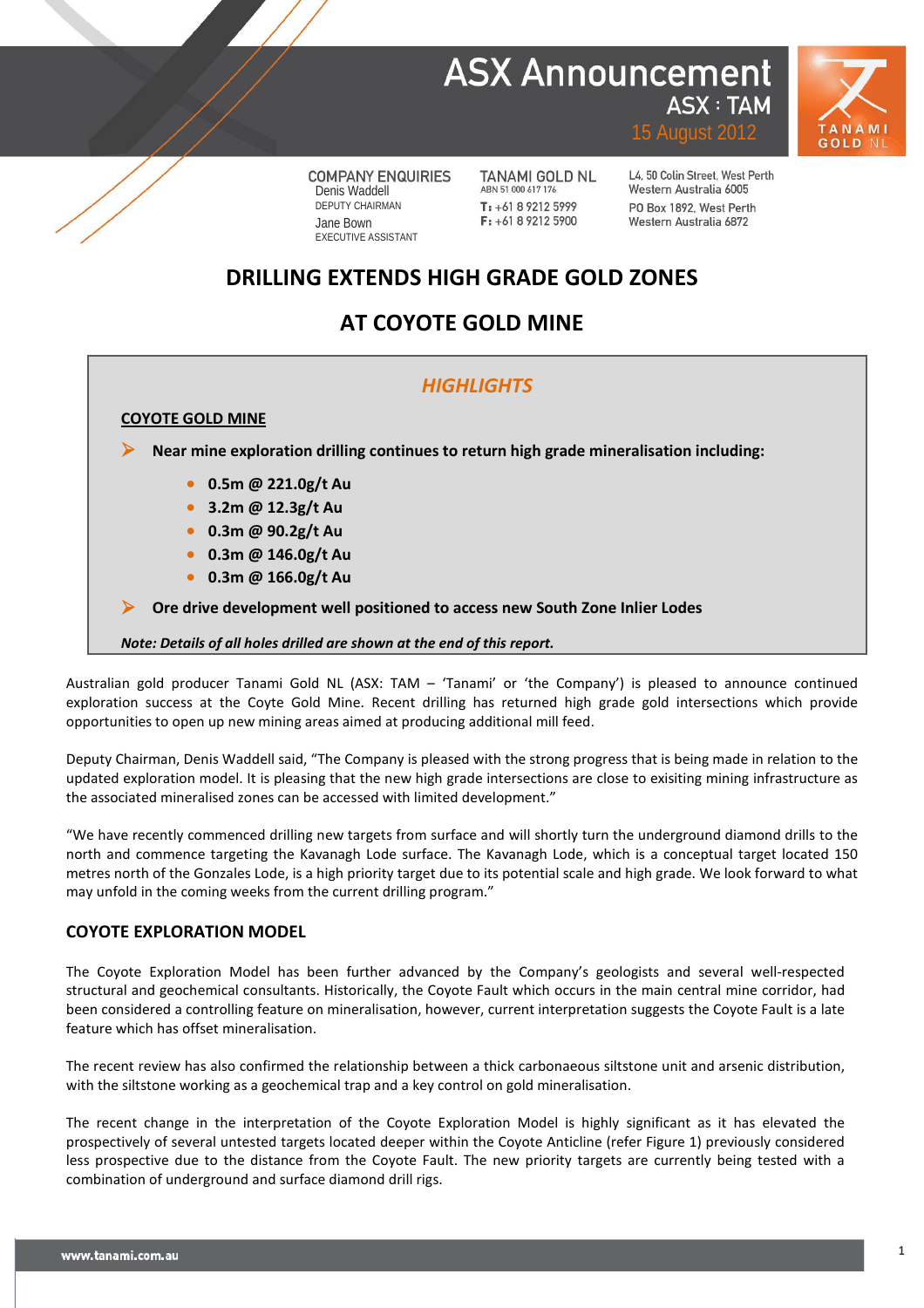

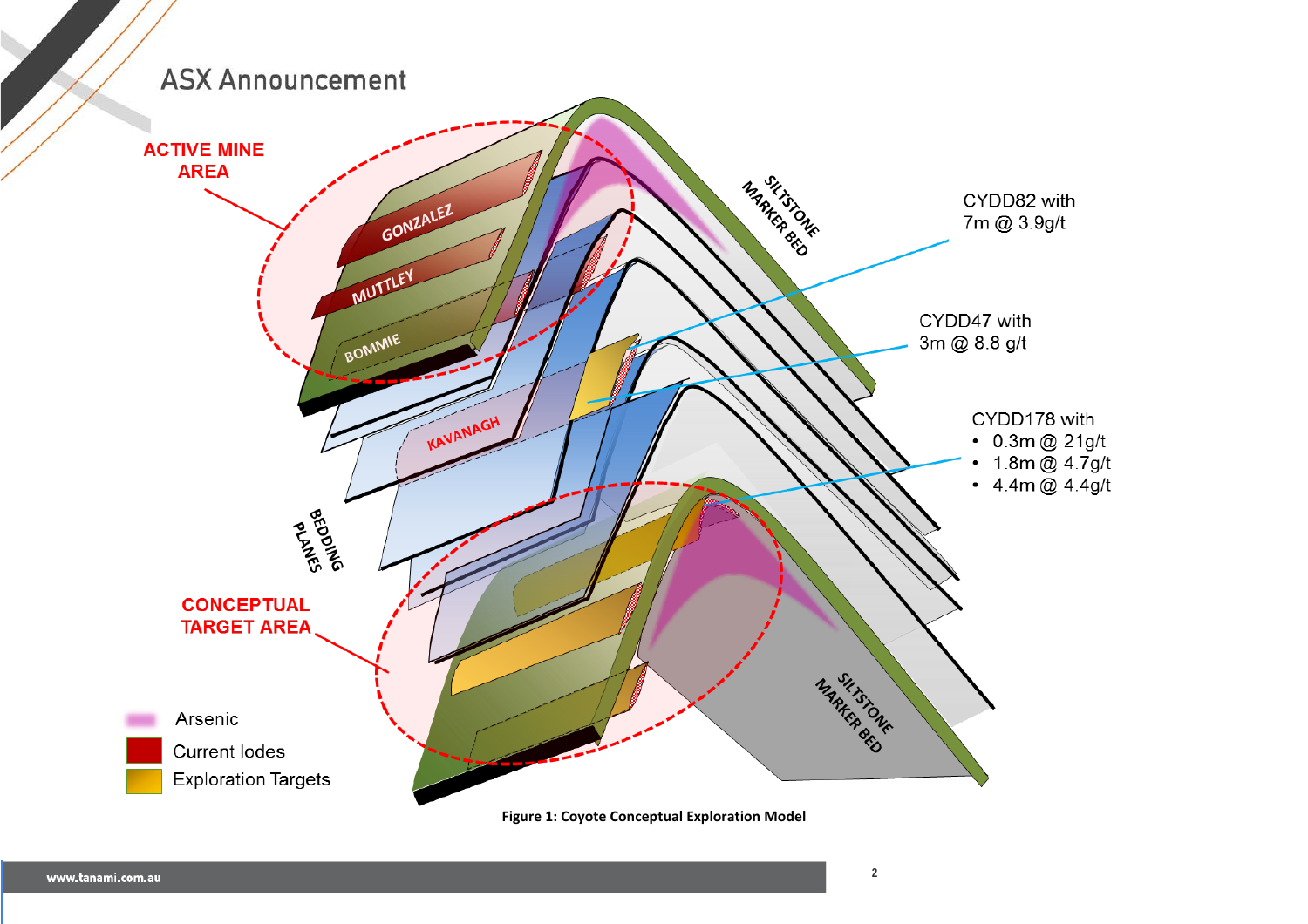# **ASX Announcement**

### **Near Mine Exploration Results**

Recent near-mine drilling has been successful in identifying significant mineralisation close to the existing mine area with strong results returned from the new South Zone Inlier Lodes. These lodes are currently accessible from existing development and as such, will carry a lower extraction cost. This zone remains open up and down dip and down plunge and is currently a focus for one of the Company's underground diamond rigs. It is significant that this lode is interpreted to be in the same stratigraphic position as the Muttely Lode to the east with the 200 metre extent between these lodes being poorly tested to date and considered highly prospective.

Significant results received to date from the South Zone Inlier drilling include:

| <b>CYUG322</b> | ۰                        | 0.7 m @ $23.1g/t$ Au |
|----------------|--------------------------|----------------------|
| <b>CYUG323</b> |                          | 1.0 m @ 34.7g/t Au   |
| <b>CYUG507</b> | $\blacksquare$           | 3.2 m @ 12.3g/t Au   |
| <b>CYUG513</b> | $\overline{\phantom{a}}$ | 0.3 m @ 90.2g/t Au   |
| <b>CYUG597</b> | ۰                        | 0.7 m @ $32.9g/t$ Au |

In addition to the above results, drilling of the West zone vertical lodes has also produced encouraging results with mineralisation hosted across multiple veins resulting in wider zone of mineralisation. Significant results received to date from this drilling include:

| CYUG553        |                          | 0.6 m @ $26.2g/t$ Au                    |
|----------------|--------------------------|-----------------------------------------|
| CYUG554        |                          | 1.3 m @ 9.5 g/t Au & 0.3 m @ 70.1g/t Au |
| <b>CYUG557</b> | $\overline{\phantom{a}}$ | 0.95 m @ $24.1g/t$ Au                   |
| CYUG560        |                          | $0.3$ m @ 146g/t Au                     |
| CYUG570        |                          | 0.3 m @ 138g/t Au                       |
| CYUG573        | ۰                        | 0.5 m @ $221g/t$ Au                     |

**Denis Waddell Deputy Chairman**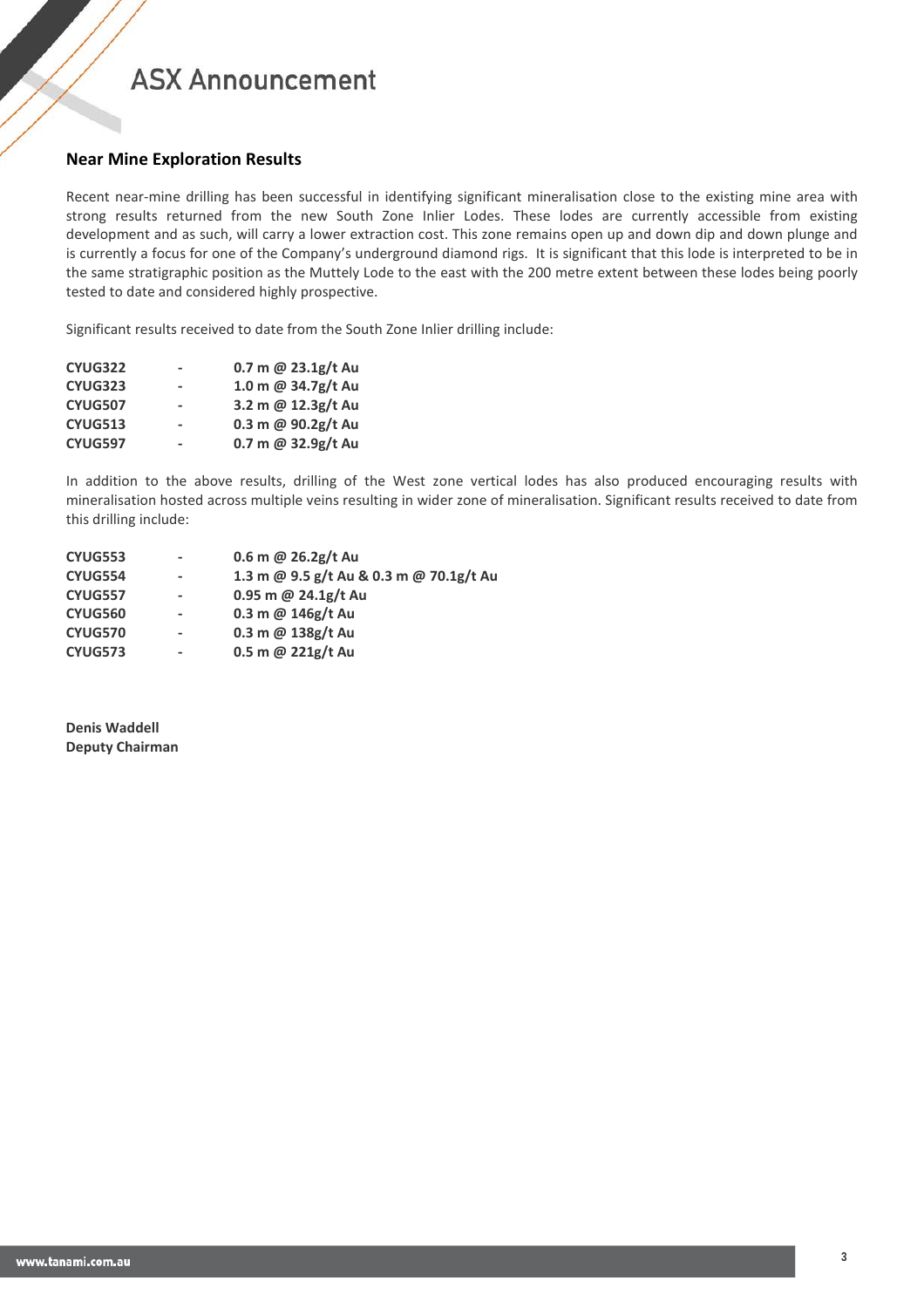# **ASX Announcement**



**Figure 2: Coyote Underground Schematic Longsection**



**Figure 3: Kavanagh Underground Schematic Long Section–** *Looking North*